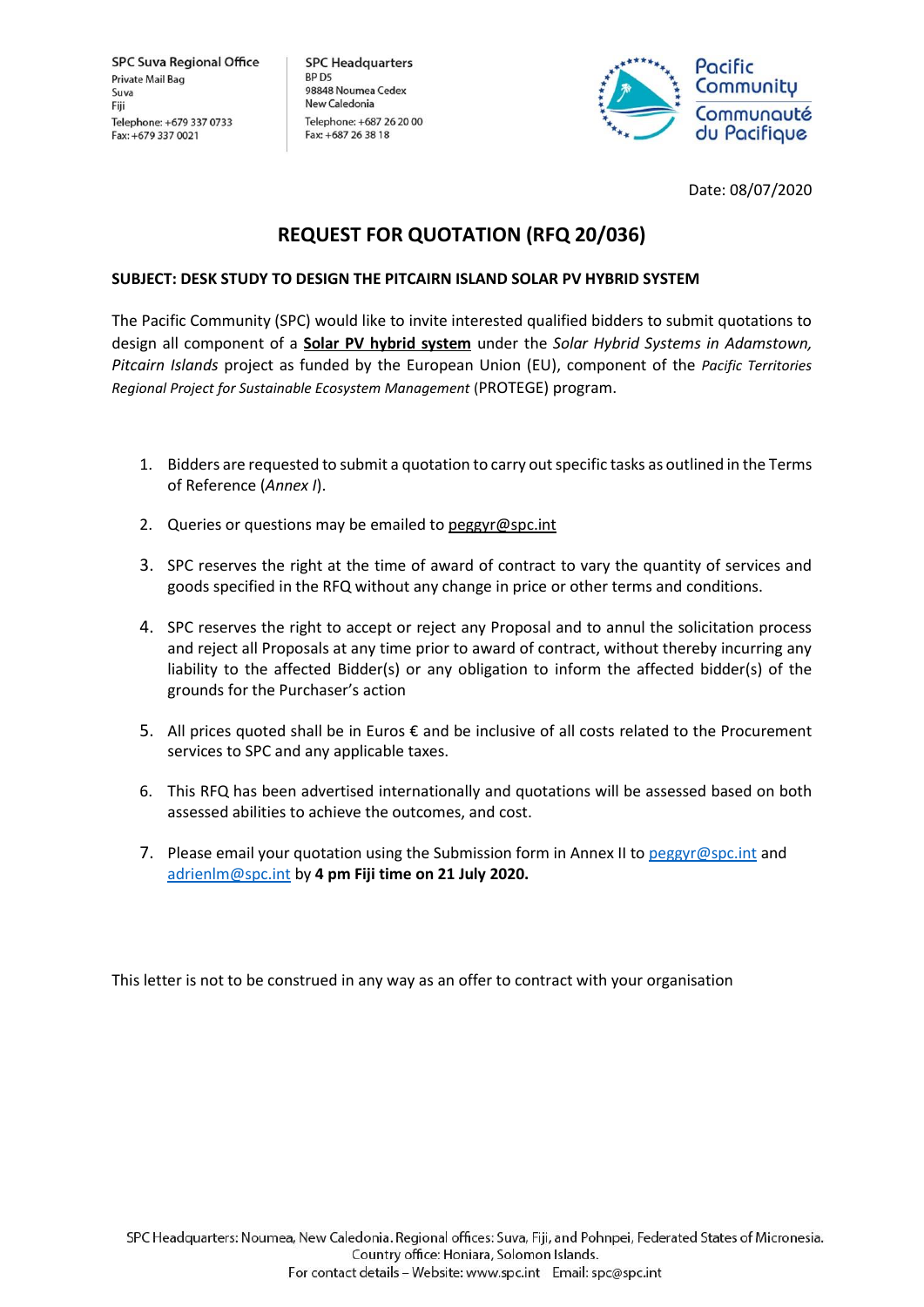**SPC Headquarters** BP<sub>D5</sub> 98848 Noumea Cedex New Caledonia Telephone: +687 26 20 00 Fax: +687 26 38 18



## **ANNEX I**

### **TERM OF REFERENCE**

## **A. Project Title:**

Contract to supply a Desk study for the Design of the Solar PV Hybrid System of Pitcairn Islands.

### **B. Background:**

The Solar Hybrid Systems project in Adamstown, PITCAIRN ISLANDS, is working to supply and install a solar PV hybrid energy system for the benefit of Adamstown community and the government of Pitcairn to achieve their renewable energy objective. The system will enable the community to access a reliable, affordable and clean supply of energy and reduce the Pitcairn Islands dependency on the generator and the use of fossil fuel.

The aim would be to replace 95% of the current diesel use in Pitcairn Island (75,000 litres per year) by a combination of energy conservation and solar electricity.

The European Union (EU) funds this project under the Pacific Territories Regional Project for Sustainable Ecosystem Management (PROTEGE) program (EDF11).

The PROTEGE program is implemented by the Pacific Community (SPC). SPC works closely with the Government of Pitcairn Islands to implement the project.

The European Union (EU) has funded in 2017 through OCTA Innovation a *Renewable Energy Feasibility Study for Pitcairn Island.* This study report has been used here to provide the general information mentioned below and the full report is available to the bidder upon request.

### ➢ **Pitcairn's Islands and Adamstown overview**

### o Location

Pitcairn Islands**is** one of the most isolated and most remote inhabited (groups of) islands in the world. The four islands comprising the group (Pitcairn, Henderson, Oeno and Ducie) are situated approx. 500 km from the easternmost airport of French Polynesia on Mangareva in the Gambier group.

Only Pitcairn itself is inhabited, with a total population of **about 60** people.

As a British Overseas Territory (OCT), Pitcairn is associated with the European Union through a regime based on the provisions of Part IV of the Treaty on the Function of the European Union.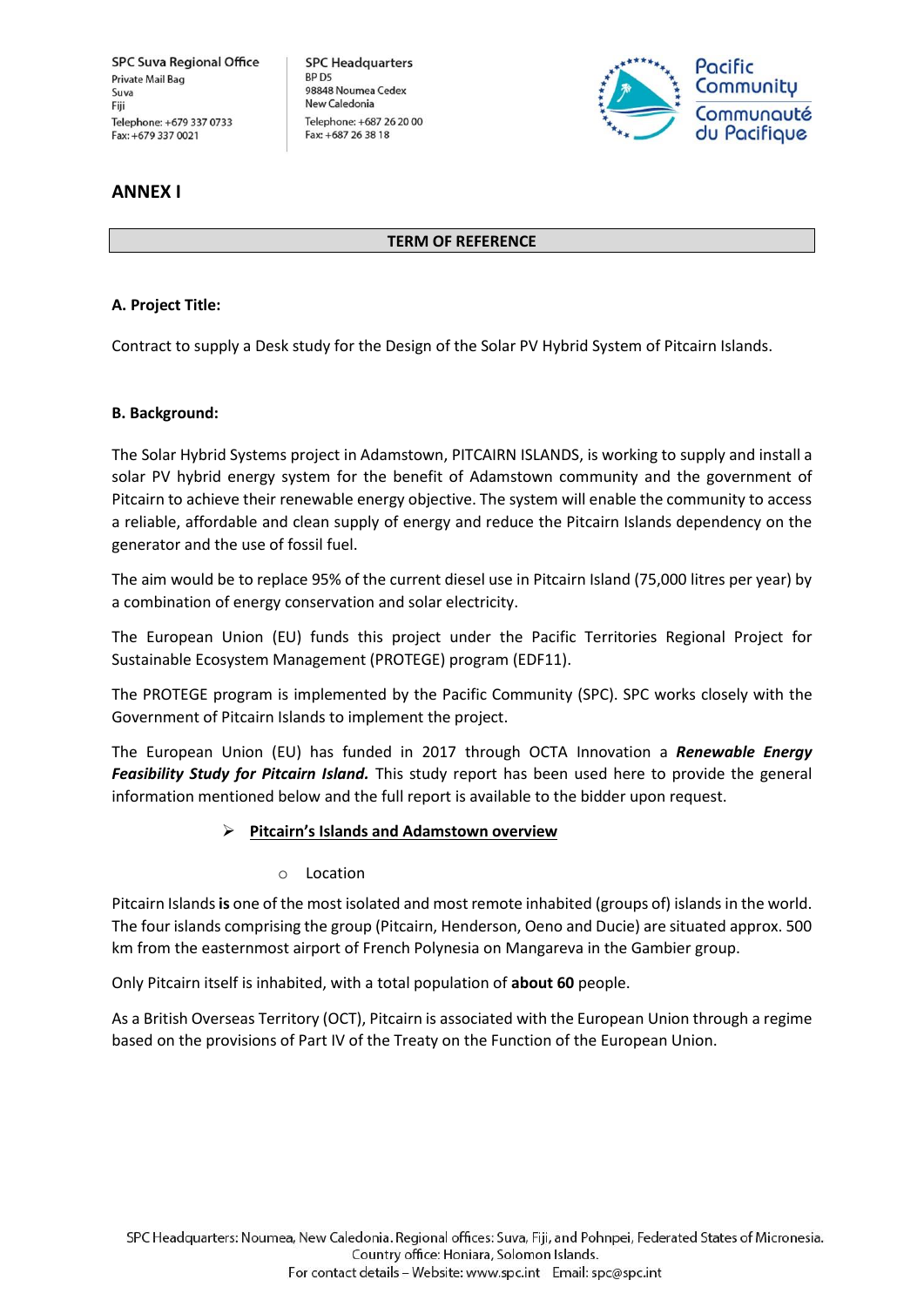**SPC Headquarters** BP D5<br>98848 Noumea Cedex New Caledonia Telephone: +687 26 20 00 Fax: +687 26 38 18









**Figure 1 - Adamstown Map**

SPC Headquarters: Noumea, New Caledonia. Regional offices: Suva, Fiji, and Pohnpei, Federated States of Micronesia. Country office: Honiara, Solomon Islands. For contact details - Website: www.spc.int Email: spc@spc.int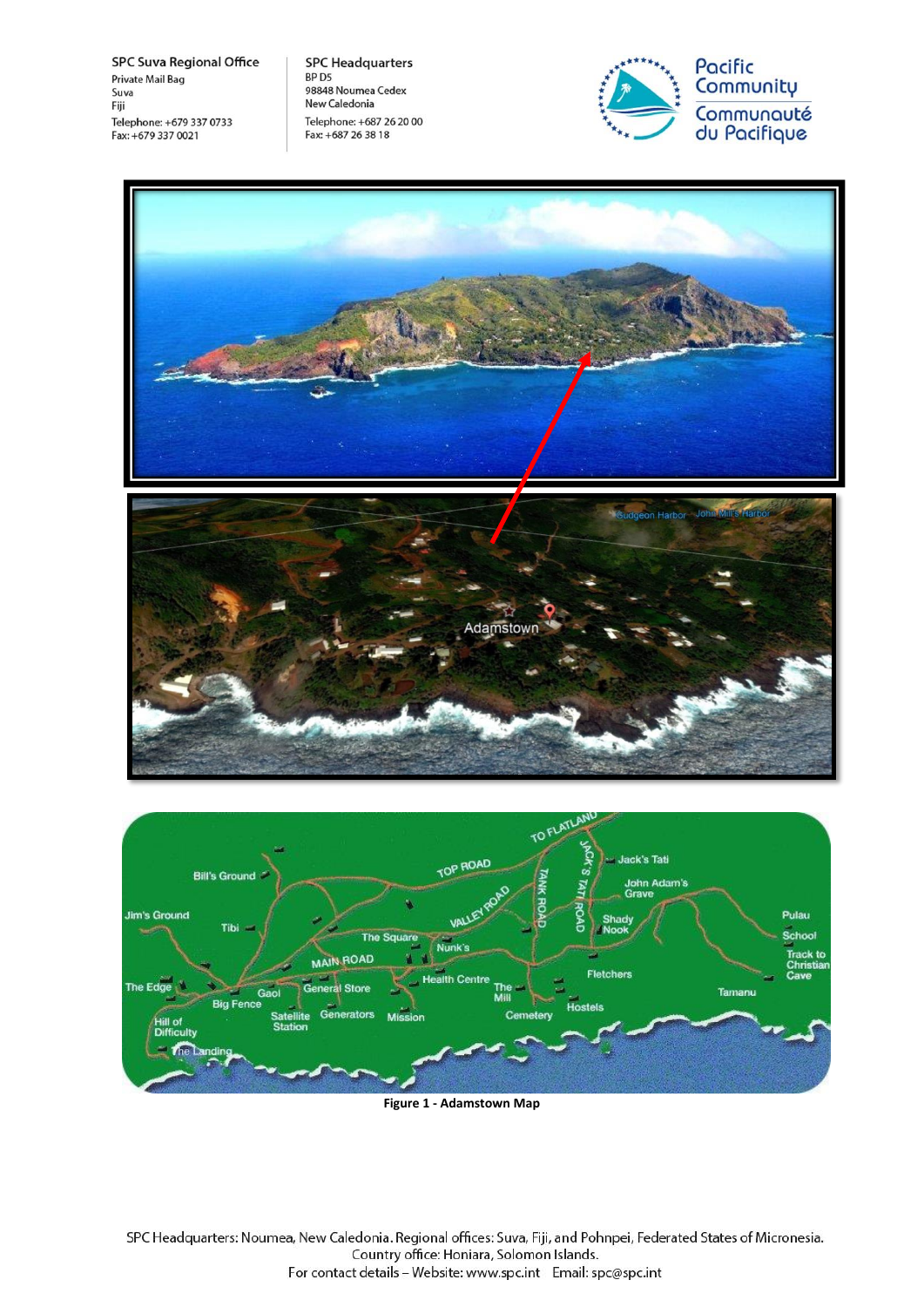**SPC Headquarters** BP D<sub>5</sub> 98848 Noumea Cedex New Caledonia Telephone: +687 26 20 00 Fax: +687 26 38 18



### o Electricity Supply

All residences and government buildings on Pitcairn are connected to a low voltage grid, which is powered by four diesel generators. Supply is provided from 6 a.m. until 10 p.m. Only the health center, the home**s** of **four** patient**s** using a breathing aid and the satellite station receive 24 hours supply.

When the public grid is switched off, the small 12 kW Lister generator is switched on to feed the three dedicated lines to these consumers. The following table displays the main characteristics of the four generator sets operating in the powerhouse. While the larger John Deere generator has reached more than 50% of its expected lifetime, the two Cummins generators show less than 5,000 operating hours and should last another 8-10 years if properly maintained and serviced. (year of installation 2015).

| Generator  | Nameplate output kW | <b>Hours of operation</b> | Remarks                    |
|------------|---------------------|---------------------------|----------------------------|
| Cummins 1  | 108                 | 2.500                     | Three phase                |
| Cummins 2  | 108                 | 3,300                     | Three phase                |
| John Deere | 130                 | 15,800                    | Configured as single phase |
| Lister     | 12                  | n.a.                      | Single phase               |

**Figure 2 - Generator in Pitcairn Power house - data from 2017**

The three main generators cannot be synchronized. They are rotated on a daily basis and are serviced every 500 hours by the operators. Power is supplied as single phase, which is surprising as the grid is wired to supply three-phase power. Operating staff could not explain the reasons for this anomaly, but it seems likely that this is a relic of the days when generators where all single phase and the network was wired as single phase.

At present, the three-phase output of the 2 Cummins generators is split immediately at the powerhouse into three separate phases, which supply the three main feeders i.e. Pulau, Landing and Top Road. The single phase John Deere generator also supplies all three feeders when in operation.

This configuration requires some special switching and wiring arrangement at the power station. I.e.

The output of the two Cummins sets must be routed through a different switchboard than the output of the John Deere set.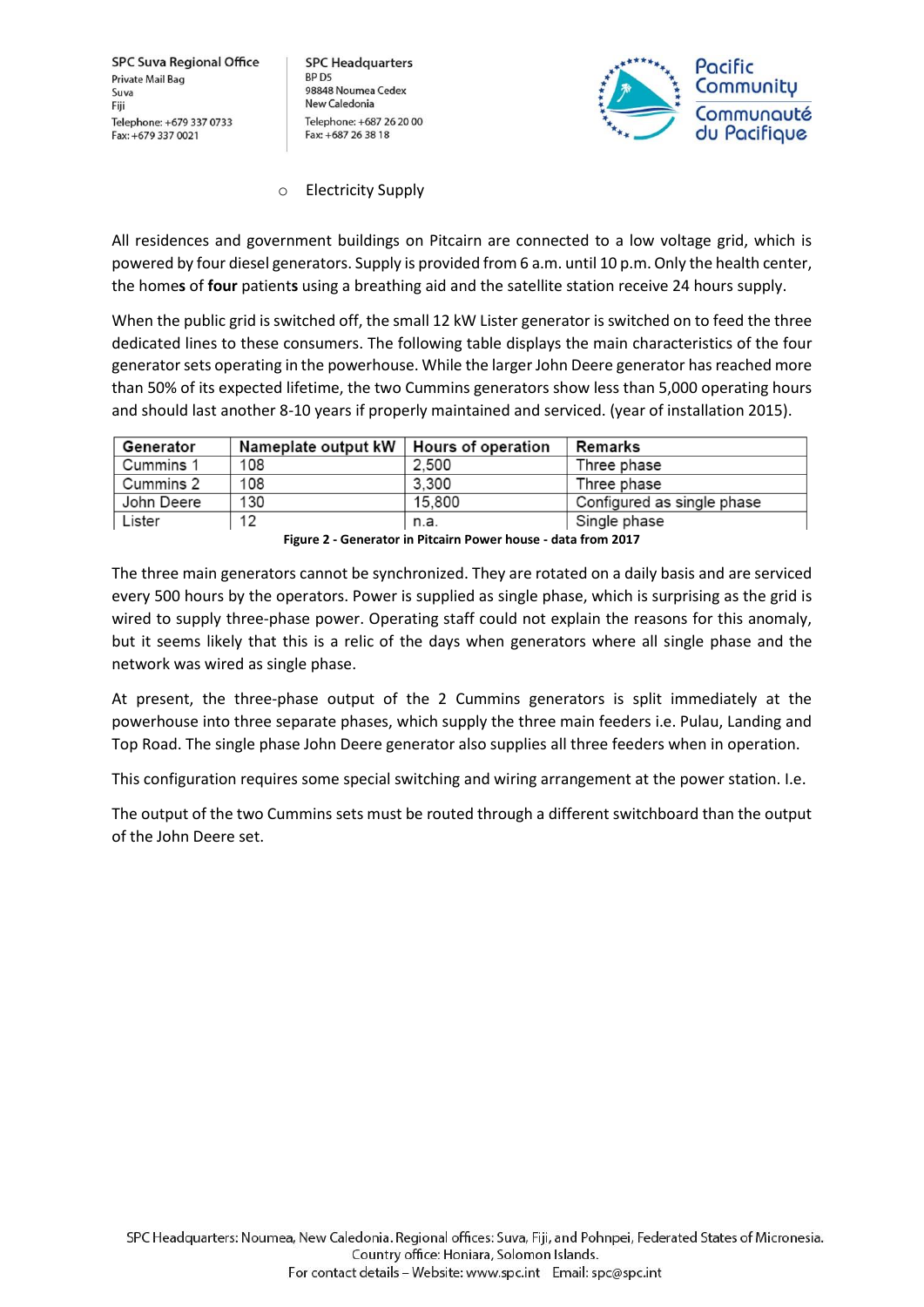**SPC Suva Regional Office SPC Headquarters** Pacific **RP D5 Private Mail Bag** Communitu 98848 Noumea Cedex Suva New Caledonia Fiji Communquté Telephone: +679 337 0733 Telephone: +687 26 20 00 du Pacifique Fax: +687 26 38 18 Fax: +679 337 0021



In addition to the generators located in the powerhouse, there are several other generators on the island: individual households in situations use smaller generators when 24 hours electricity supply is needed. There are also two larger generators that belong to GoP: A 275 kW and a 220 kW unit both dedicated to power stone crushing equipment mostly for the construction of the EU funded West Harbor. Both generators are Perkins/Caterpillar machines with low hours (approx. 100 hours).

## o Electricity Demands

Total electricity demand on Pitcairn is approx. 150,000 kWh per annum6 or about 3,000 kWh per resident. However, household consumption only accounts for 61 % of the total demand, the balance (39%) is used in various government offices, the Health Center, Community Hall, Church, School and GoP storage and workshop facilities. Over the last years, demand has been rather stable and there is no trend of demand growth in the billing data.

Demand is clearly dominated by household refrigeration, with families at the top of monthly consumption owning up to six or seven fridges and freezers. In addition to refrigeration, all households operate the usual household appliances such as washing machines, water kettles, electric stoves and ovens, fans, irons and entertainment. Most households also charge 12 V batteries for VHF radio and emergency lights. The following picture depicts monthly average household consumption of the 26 accounts of the local Pitcairn residents. While 6 families are heavy users with more than six hundred units, the average monthly household consumption is only 320 units per month.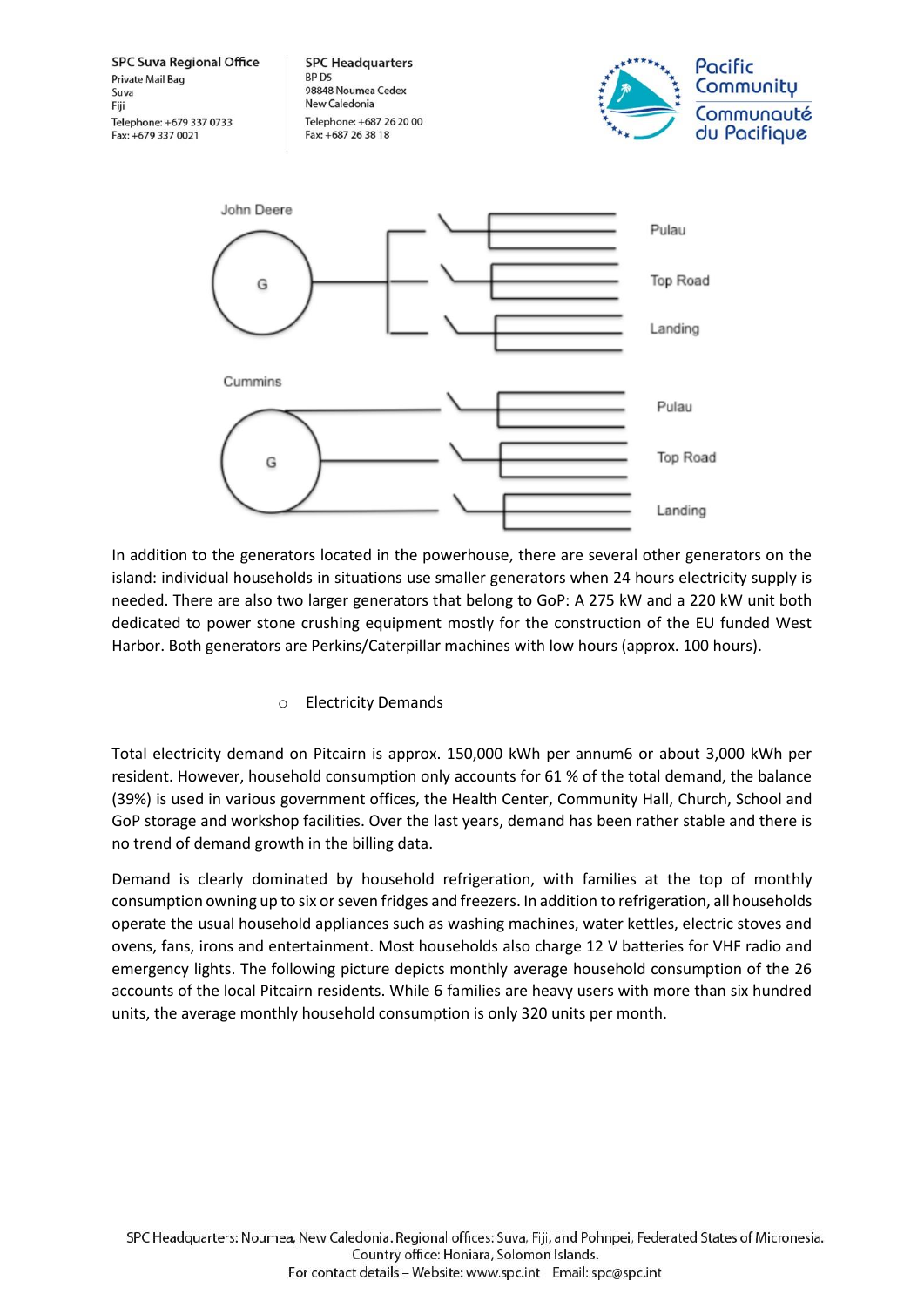**SPC Headquarters** BP D5<br>98848 Noumea Cedex New Caledonia Telephone: +687 26 20 00 Fax: +687 26 38 18





**Figure 3 - Pitcairn Daily Load Profile**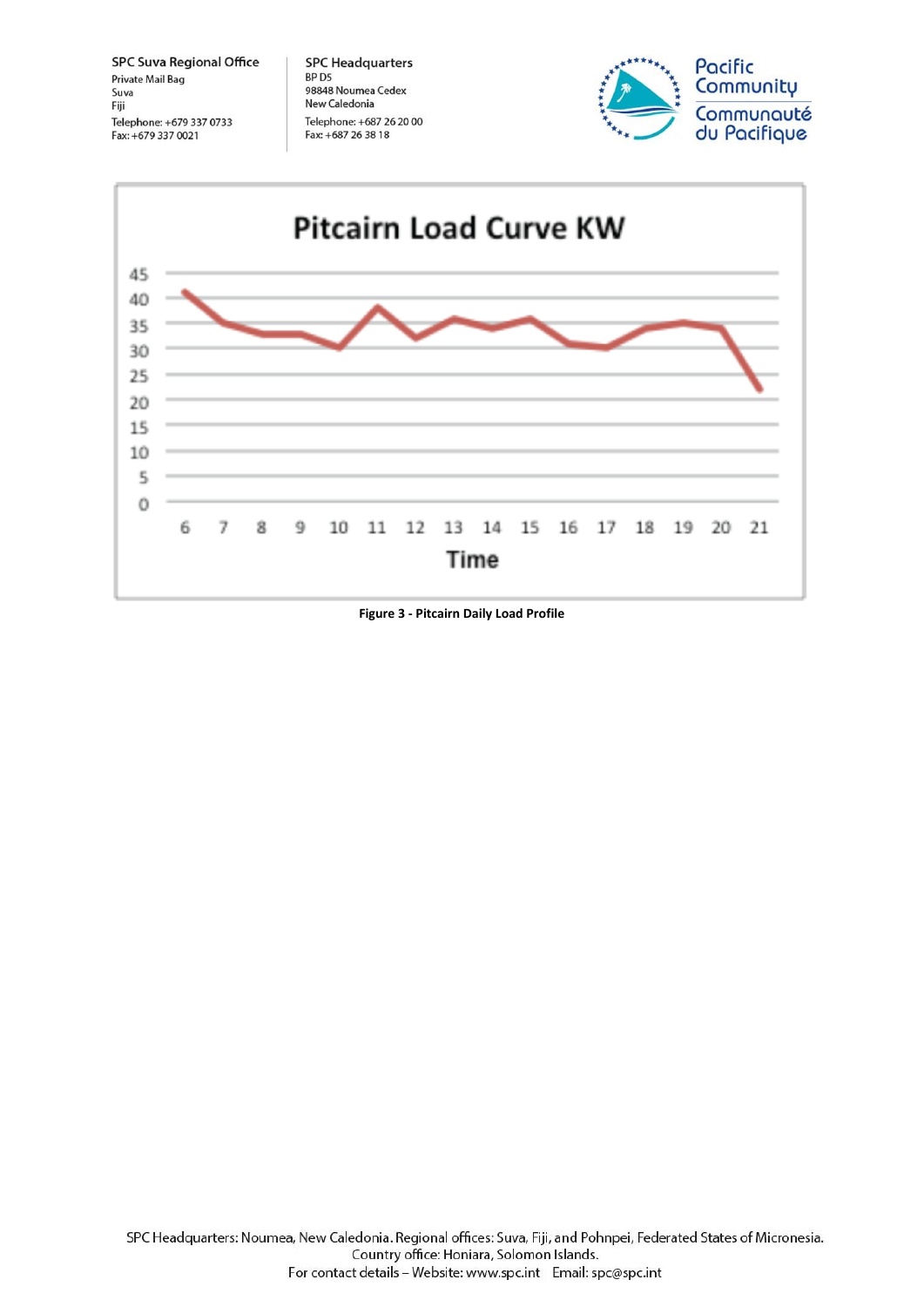**SPC Headquarters** BP<sub>D5</sub> 98848 Noumea Cedex New Caledonia Telephone: +687 26 20 00 Fax: +687 26 38 18



### o Freight

Despite significant improvement in infrastructure, landing of passengers and supplies still poses a major challenge in rough seas. At the core of the islands link to the world lies the "longboat" a sturdy aluminium vessel, whose launch and operation requires at least six able bodied persons with a good understanding of the procedure. A 25-ton mobile crane is available on the island, which facilitates offloading of heavier equipment. Heavy machinery such as bulldozers and diggers that cannot be loaded onto the regular supply ship **(Silver Supporter )** need to be shipped in by barge and then offloaded by this crane.

It is also assumed that no construction equipment and machinery will be needed in addition to what is available on the island. Freight of the equipment is assumed to be shipped in the standard containers used on Pitcairn. These containers have a volume of 5.4 m3 and a maximum gross weight of 5,000 kg.



**Figure 4 - Standard Shipping container for Pitcairn**

The *renewable energy feasibility study* has carried out a site assessment and developed:

- i. An energy needs and gender assessment of Adamstown community,
- ii. A initial proposed solar PV design for Adamstown,
- iii. A review of the existing generators,

### **i. Energy Needs and Gender Assessment**

The assessment determined the following:

 $\checkmark$  Adamstown has a current energy demand of approx. 150,000KWh per annum (around 400kWh per day) and a current supply from 6.00am to **10.00 pm.**

SPC Headquarters: Noumea, New Caledonia. Regional offices: Suva, Fiji, and Pohnpei, Federated States of Micronesia. Country office: Honiara, Solomon Islands. For contact details - Website: www.spc.int Email: spc@spc.int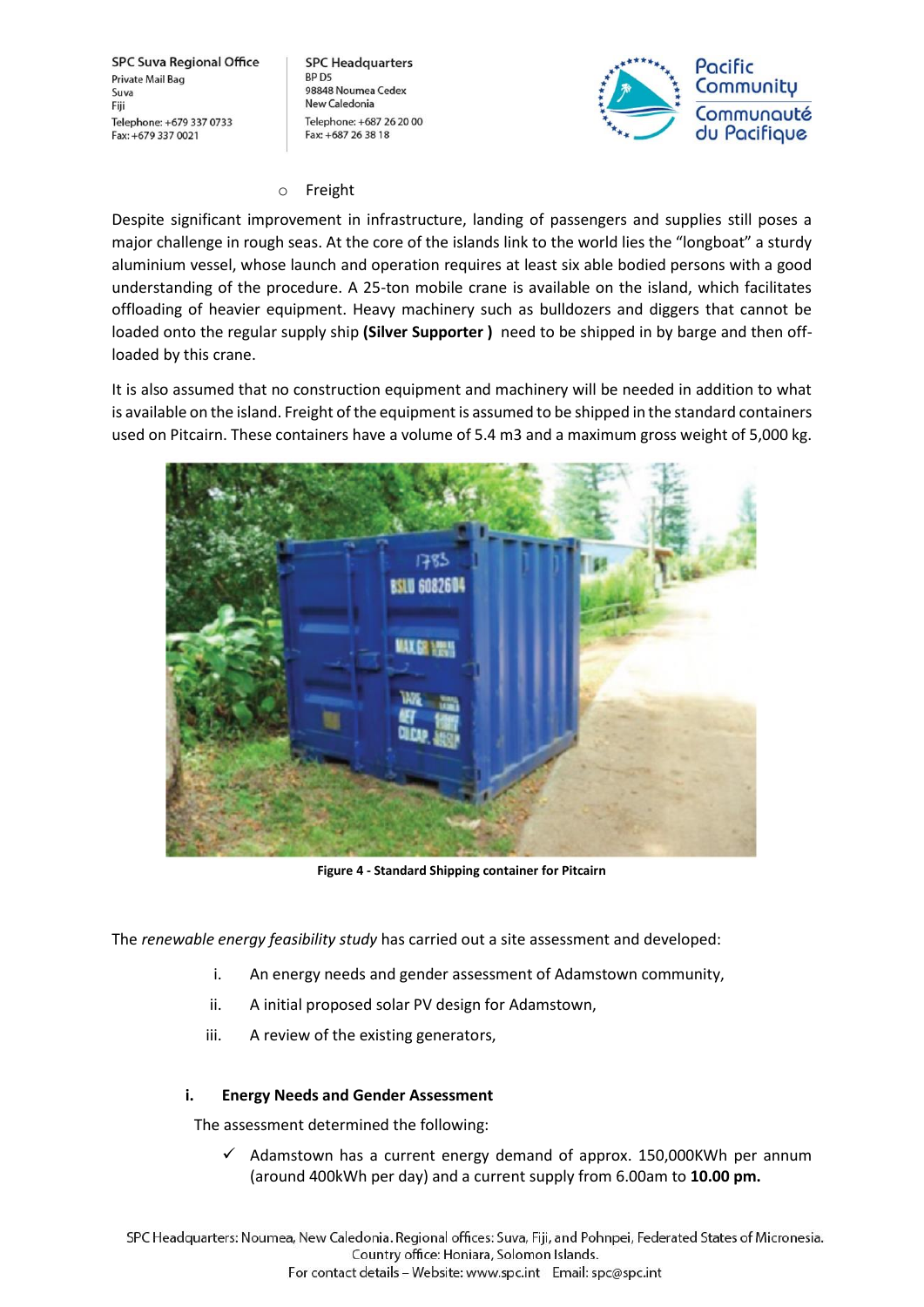**SPC Headquarters** BP<sub>D5</sub> 98848 Noumea Cedex New Caledonia Telephone: +687 26 20 00 Fax: +687 26 38 18



- $\checkmark$  The project should allow the expansion of service hours to a full 24h service to the grid and therefore daily consumption is expected to increase but at a very small rate from the actual consumption.
- ✓ **Pitcairn** Island has a total population of **about 60.**

## **ii. Solar PV Assessment**

Based on an analysis of Pitcairn's resource base and on a review of renewable energy experiences in other Pacific Island Countries and Territories, it can be concluded that a solar/diesel hybrid system would be the most appropriate option. The solar PV system will aim to be approx. 150KW with a 3 days capacity (less sunny month) of battery storage.



**Figure 5 - Monthly sunshine hours Adamstown**

## **iii. Adamstown Generator**

The existing generators should be integrated into the proposed system.

The main purpose of a generator would be to charge the system's battery bank, when the system control unit detects low state of charge in the battery banks or low charging current coming from the PV arrays, and thus continuously provide backup power in the case of a system failure.

It is expected that due to the technical constraint, only the 2 Cummins generators will be used as a backup power to charge the battery banks.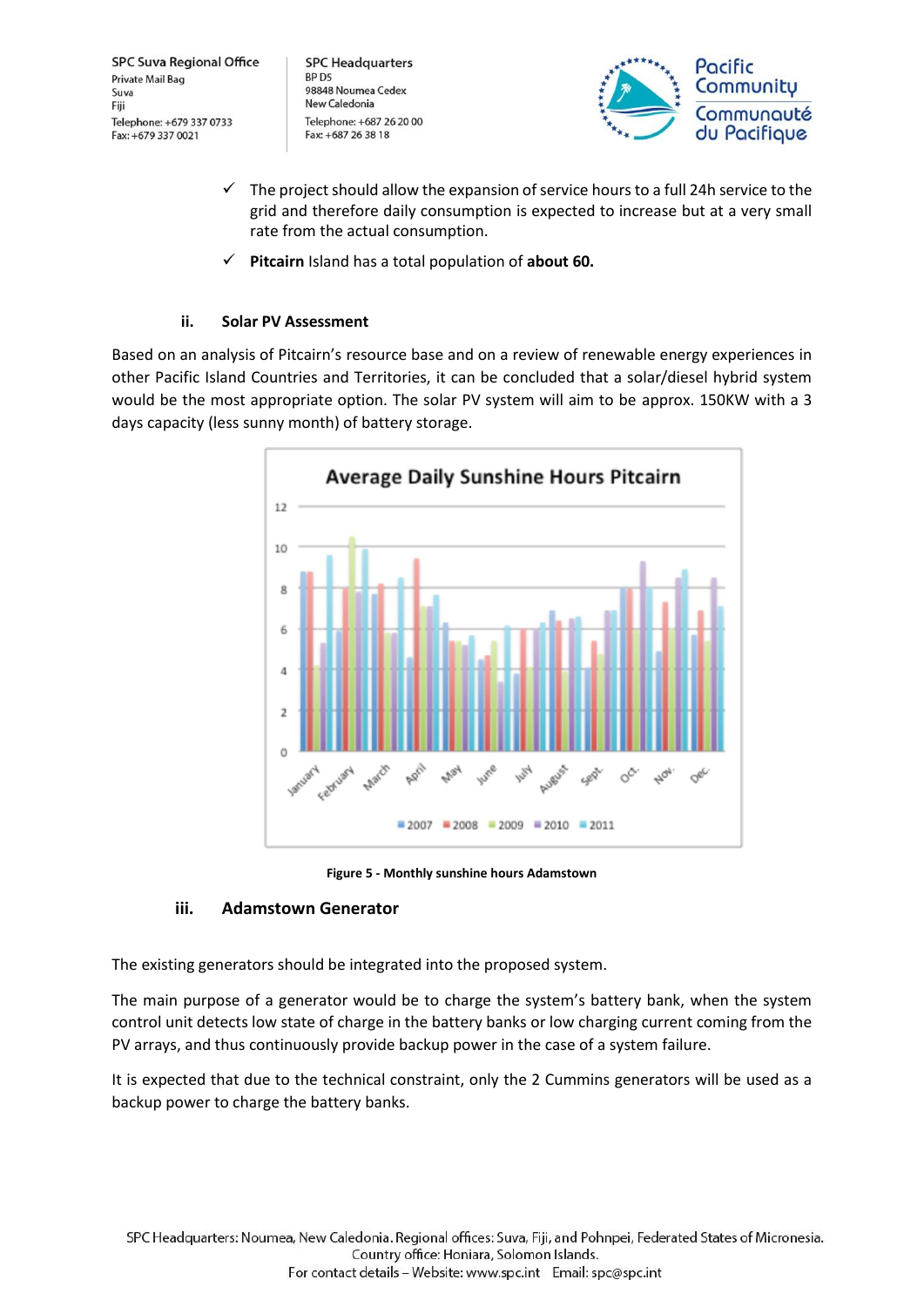**SPC Headquarters** BP D5 98848 Noumea Cedex New Caledonia Telephone: +687 26 20 00 Fax: +687 26 38 18



### **C. Scope of Work and deliverable:**

The consultant will be responsible for the full desk study design of the Solar PV Hybrid system of Adamstown, Pitcairn Islands.

Base on the 2017 Renewable Energy Feasibility Study report for Pitcairn Islands and in close consultation with Pitcairn Government and communities' representant, the consultant will:

| $-1-$ |              | $\checkmark$ Provide a detailed analysis calculation on the solar hybrid capacity + batteries    |
|-------|--------------|--------------------------------------------------------------------------------------------------|
|       |              | storage required, based on actual and forecasted Pitcairn electricity consumption,               |
|       |              | as well as on the extension to 24Hrs electricity supply requested for the project.               |
|       | $\checkmark$ | The design of the battery storage should take the solar radiation capacity of                    |
|       |              | Adamstown into consideration in order to provide 3 days back up during the less                  |
|       |              | sunny month of the year.                                                                         |
|       |              | $\checkmark$ Provide with relevant calculation:                                                  |
|       |              | Monthly expected production data                                                                 |
|       |              | Annual expected production data                                                                  |
| $-2-$ | $\checkmark$ | Identify suitable location for the project implementation of the hybrid solar PV with            |
|       |              | batteries storage system for Pitcairn Islands.                                                   |
|       |              | Both roof and ground mounted option should be explored as well as multiple site design           |
|       |              | that might be relevant taking into consideration actual electricity grid constraint installed in |
|       | the island.  |                                                                                                  |
| $-3-$ | ✓            | Provide with georeferenced site coordinate, pictures and dimension of the selected               |
|       |              | sites.                                                                                           |
|       |              | $\checkmark$ Provide with mounting drawing of the installation for the selected sites.           |
|       |              | $\checkmark$ Provide with design and dimension for the battery storage housing when required.    |
| $-4-$ | $\checkmark$ | Provide with a detailed list and specification of equipment and materials require for            |
|       |              | the selected project design.                                                                     |
| $-5-$ | $\checkmark$ | Provide with technical specification the requirement needed for the interfacing                  |
|       |              | system that will be used to monitor the solar PV hybrid system production.                       |
| -6-   | $\checkmark$ | Provide with a detailed technical specification how the hybrid PV system will be                 |
|       |              | integrated with the actual power generators in place (based on the 2 Cummins                     |
|       |              | engines)                                                                                         |
| $-7-$ | $\checkmark$ | Provide with a list of low consumption bulbs needed (number, capacity and bulb                   |
|       |              | cap spec.) for replacement of existing household bulbs.                                          |
| $-8-$ | ✓            | Provide with a relevant technical report that will be used as an annex for the                   |
|       |              | project supply tender.                                                                           |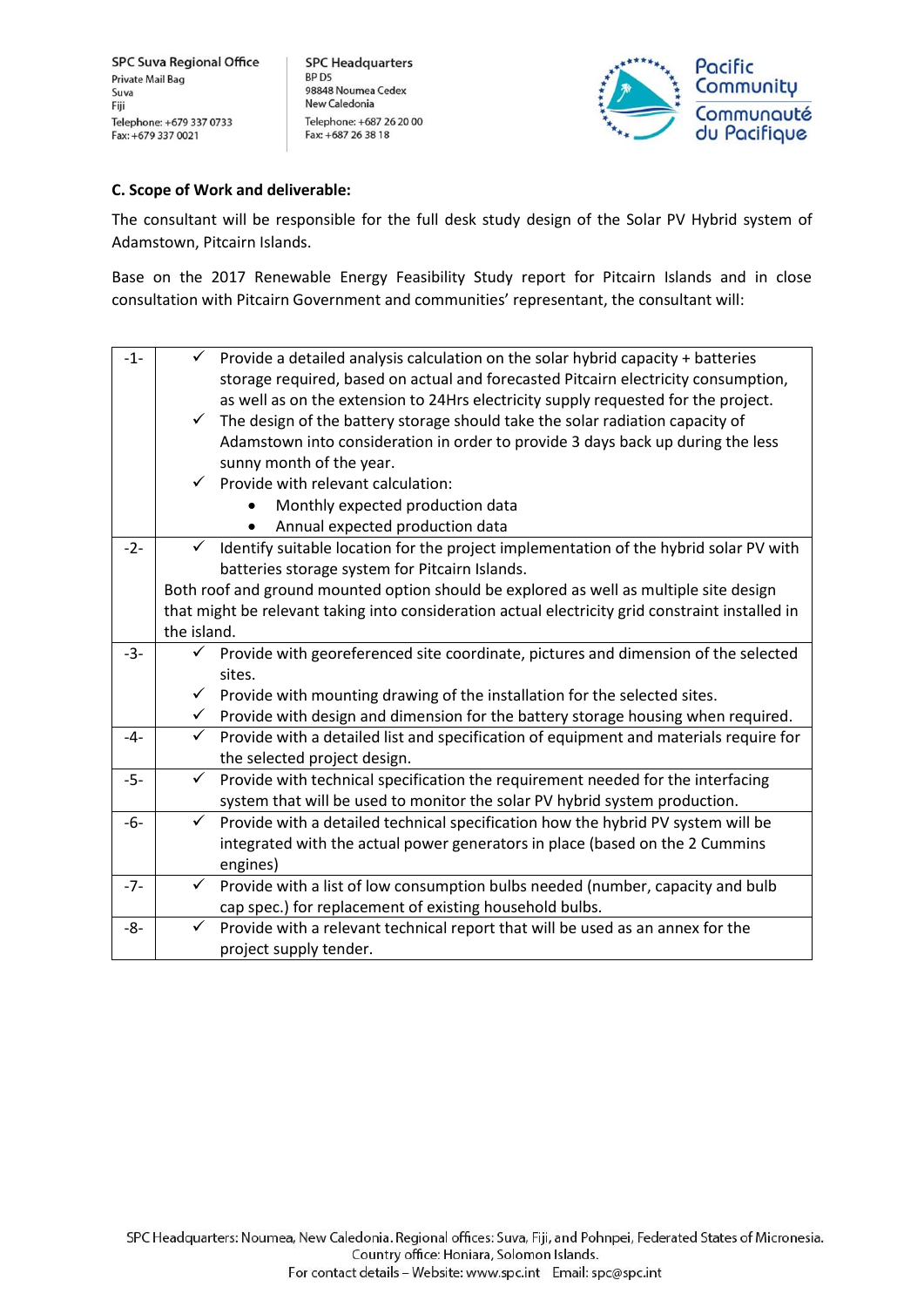**SPC Headquarters** BP D<sub>5</sub> 98848 Noumea Cedex New Caledonia Telephone: +687 26 20 00 Fax: +687 26 38 18



### **D. Institutional Arrangement:**

The contractor will be directly responsible to the PROTEGE Project manager stationed at the SPC Climate Change Environmental Division, Noumea, New Caledonia. In this case, the reporting and any matter relating to the consultancy work should be referred to the PROTEGE Project manager.

## **E. Duration of the Work**

The contract will be conducted over the period of 15 working days from the 23<sup>rd</sup> July to 7<sup>th</sup> August 2020.

## **F. Qualifications, professional experience and key skills**

It is essential that the consultant has the following:

- a) Relevant Electricians or Electrical Engineer qualification
- b) Proven experience in design and install of grid-connected photovoltaic systems
- c) Experience of Solar PV installation design for Pacific islands.
- d) Ability to conduct training at the preferred time.

## **G. Proposal Evaluation Matrix**

The technical component, which has a total possible value of 70 points, will be evaluated using the following criteria:

|              | Requirement                                                                        | Score weight (%) | <b>Points attainable</b> |
|--------------|------------------------------------------------------------------------------------|------------------|--------------------------|
| 1.           | Relevant Electricians or Electrical<br>Engineer<br>qualification                   | 30               | 21                       |
| 2.           | Proven experience in design and install of grid-<br>connected photovoltaic systems | 30               | 21                       |
| 3.           | Experience of Solar PV installation design for<br>Pacific islands.                 | 20               | 14                       |
| 4.           | Ability to undertake the assignment<br>at the preferred time                       | 20               | 14                       |
| <b>Total</b> |                                                                                    | 100%             | 70                       |
|              | <b>Qualification score</b>                                                         | 70%              | 49                       |

The financial component of the proposal will be scored on the basis of overall costs for the delivery of the services provided to SPC. The lowest financial proposal will be awarded maximum 30 points and other financial offers and incentives will be awarded points as per the formula below. The formula used for scoring points for financial values proposed will be: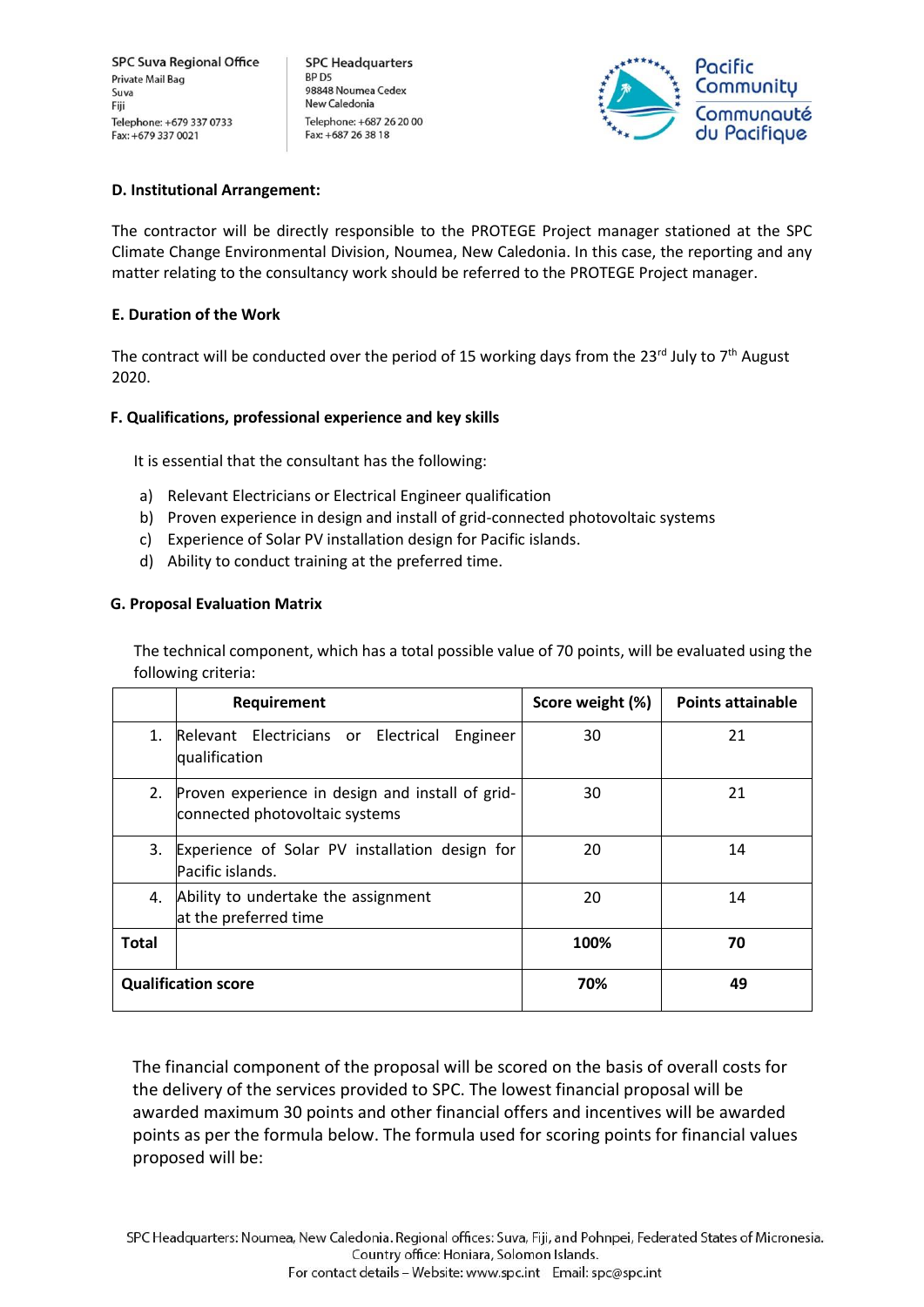**SPC Headquarters** BP<sub>D5</sub> 98848 Noumea Cedex New Caledonia Telephone: +687 26 20 00 Fax: +687 26 38 18



## *Financial Proposal score = (Lowest Price / Price under consideration) x 30*

### **H. Scope and Bid Price and Indicative Schedule of Payments**

- The contract cost will be paid based on achieving each set out milestone as shown in the table in this section.
- The remuneration rate should cover all associated expenses, as no additional payments will be made beyond the agreed contract.
- In full consideration of the complete and satisfactory completion of the activities specified in section C, the contractor shall be paid in accordance with the following milestones.

| Milestones / Output         | Deadline/Dates | % Payment |
|-----------------------------|----------------|-----------|
| Full delivery of the Design | 7 August 2020  | 100%      |
| study report                |                |           |
|                             | <b>TOTAL</b>   | 100%      |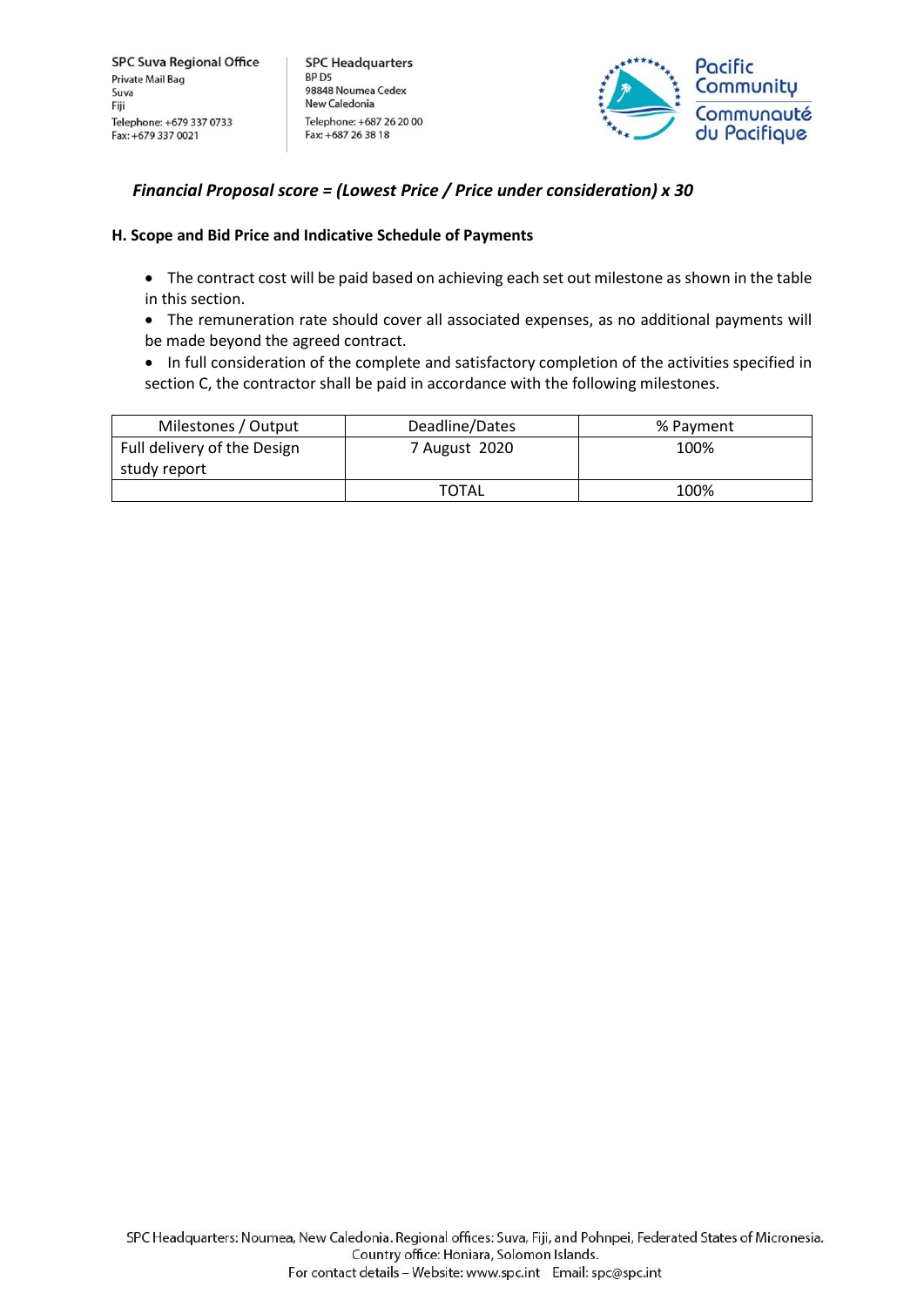**SPC Headquarters** SPC Headquarters<br>BP D5<br>98848 Noumea Cedex<br>New Caledonia New Caledonia Telephone: +687 26 20 00 Fax: +687 26 38 18



## **ANNEX II**

## **Submission Form DESK STUDY TO DESIGN THE PITCAIRN ISLAND SOLAR PV HYBRID SYSTEM**

### **PART A – Background**

| <b>RESPONSE BY BIDDER</b> |
|---------------------------|
|                           |
|                           |
|                           |
|                           |
|                           |
|                           |
|                           |

### **PART B – Qualifications**

| <b>CRITERIA</b>                                                      | <b>RESPONSE BY BIDDER</b> |
|----------------------------------------------------------------------|---------------------------|
| <b>Relevant Electricians or Electrical</b><br>Engineer qualification |                           |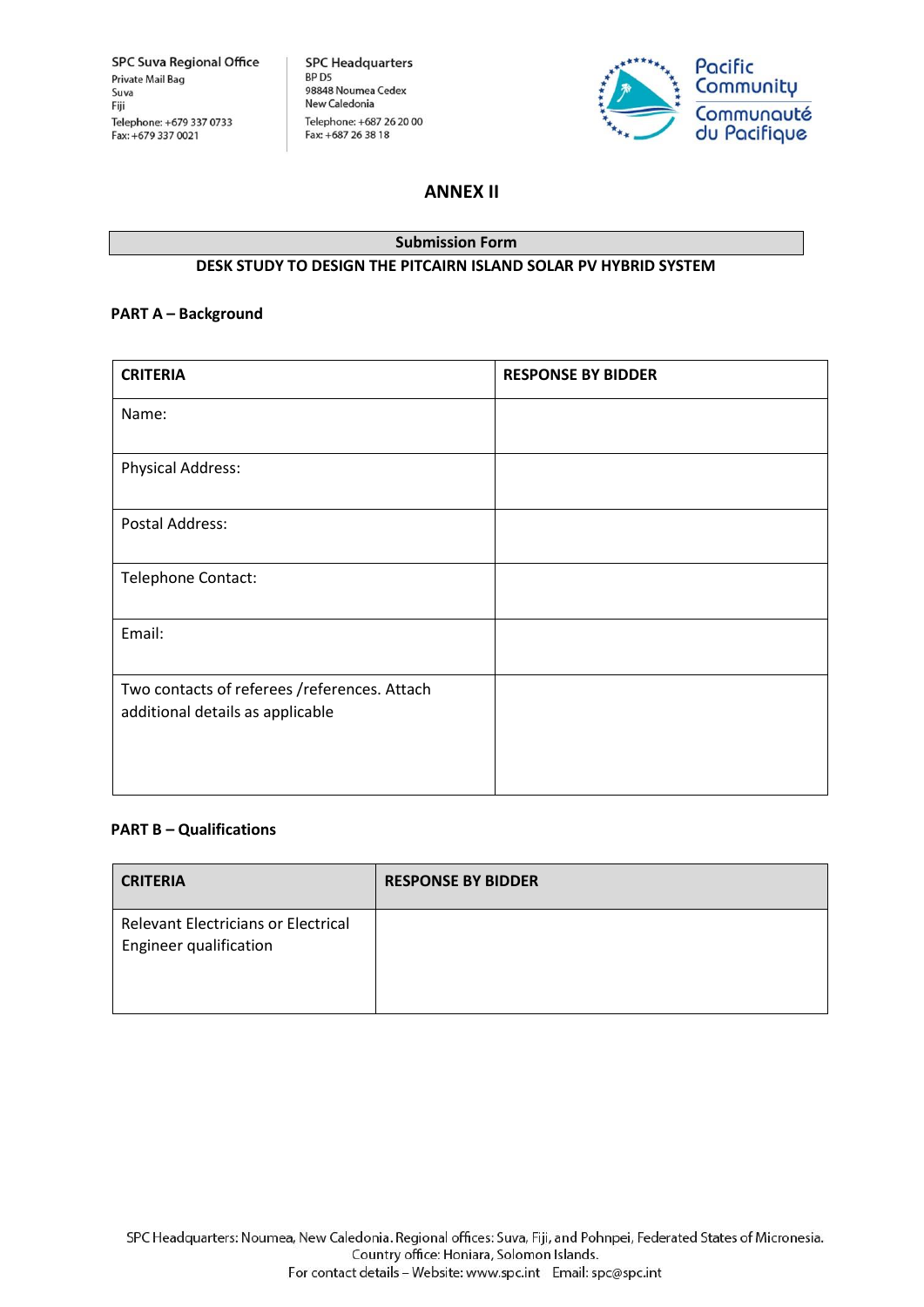**SPC Headquarters SPC Headquarter:**<br>BP D5<br>98848 Noumea Cedex<br>New Caledonia New Caledonia Telephone: +687 26 20 00 Fax: +687 26 38 18



## **PART C – Knowledge / Experience**

| <b>CRITERIA</b>                                                                      | <b>RESPONSE BY BIDDER</b> |
|--------------------------------------------------------------------------------------|---------------------------|
| Proven experience in design and<br>install of grid-connected<br>photovoltaic systems |                           |
| Experience of Solar PV installation<br>design for Pacific islands.                   |                           |
| Indicated<br>experience<br>previous<br>in/with Pitcairn Islands if applicable        |                           |
| Ability to undertake the assignment<br>at the preferred time                         |                           |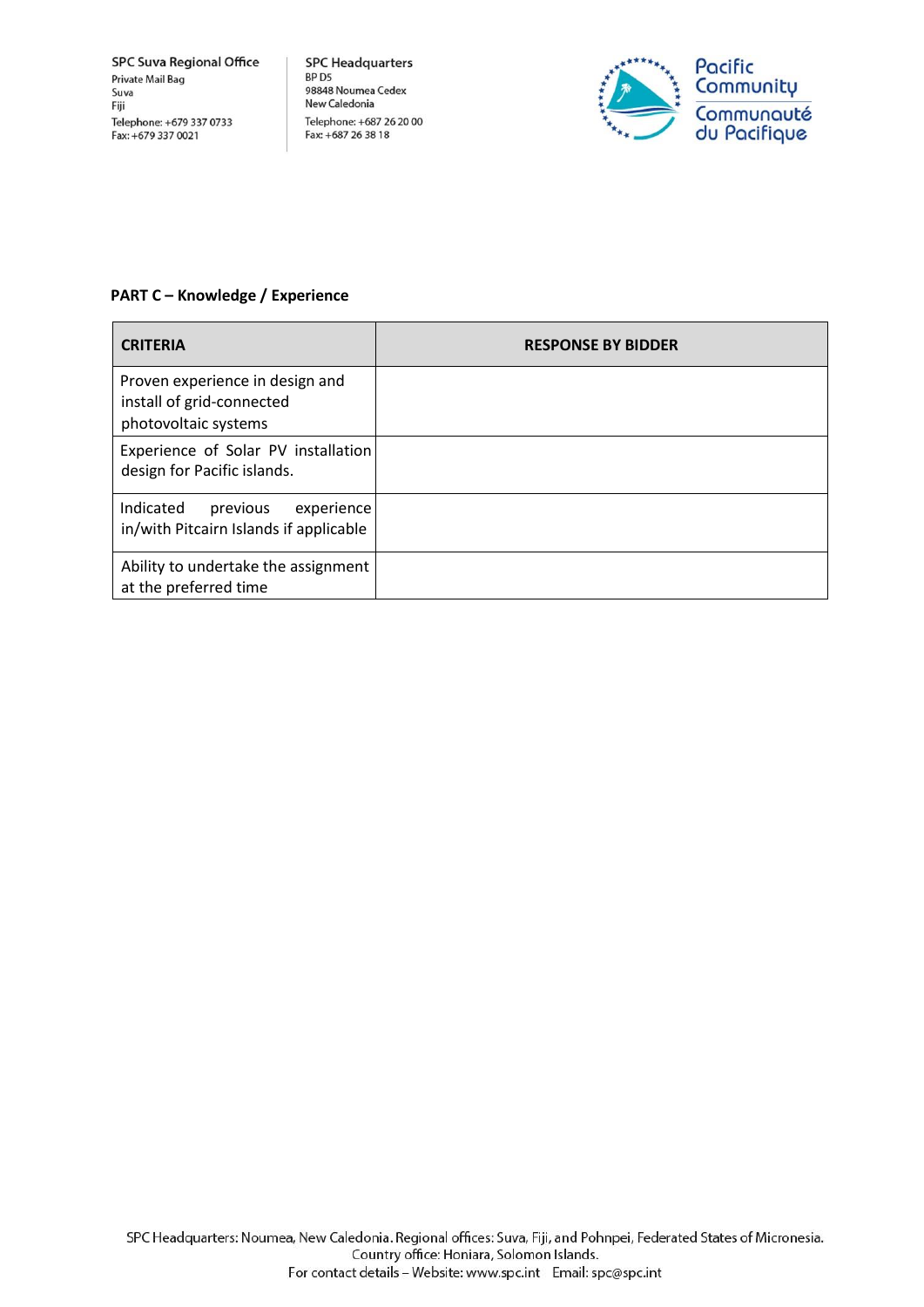**SPC Headquarters** BP D5 98848 Noumea Cedex New Caledonia Telephone: +687 26 20 00 Fax: +687 26 38 18



## **ANNEX III Financial Proposal Submission Form**

### **PART A – Declaration**

- 1. The undersigned bidder representative proposes and agrees if this quotation is accepted, to enter into an agreement with SPC, to commence and to complete all the work specified or indicated in the contract documents.
- 2. In submitting this quotation, the bidder represents that all the RFQ documents for the provision of the desk study to Design the Pitcairn Islands Solar PV Hybrid system have been examined.
- 3. The bidder agrees to complete the delivery the desk study within the timeframe detailed on the RFQ.
- 4. Contractors agree to complete the services for the following price (VIP):

\_\_\_\_\_\_\_\_\_\_\_\_\_\_\_\_\_\_\_\_\_\_\_\_\_\_\_\_\_\_\_ \_\_\_\_\_\_\_\_\_\_\_\_\_\_\_\_\_\_\_\_\_\_\_\_\_\_\_

| <b>Particulars</b>                             | <b>Amount (EURO)</b> |
|------------------------------------------------|----------------------|
| Fees (daily rate)                              |                      |
| All Costs related to travel                    |                      |
| Any other costs (provide description)          |                      |
| Total financial offer (inclusive of all taxes) |                      |

Print name and sign Stamp

Title: The contract of the contract of the Date:  $\Box$  Date:  $\Box$ 

SPC Headquarters: Noumea, New Caledonia. Regional offices: Suva, Fiji, and Pohnpei, Federated States of Micronesia. Country office: Honiara, Solomon Islands. For contact details - Website: www.spc.int Email: spc@spc.int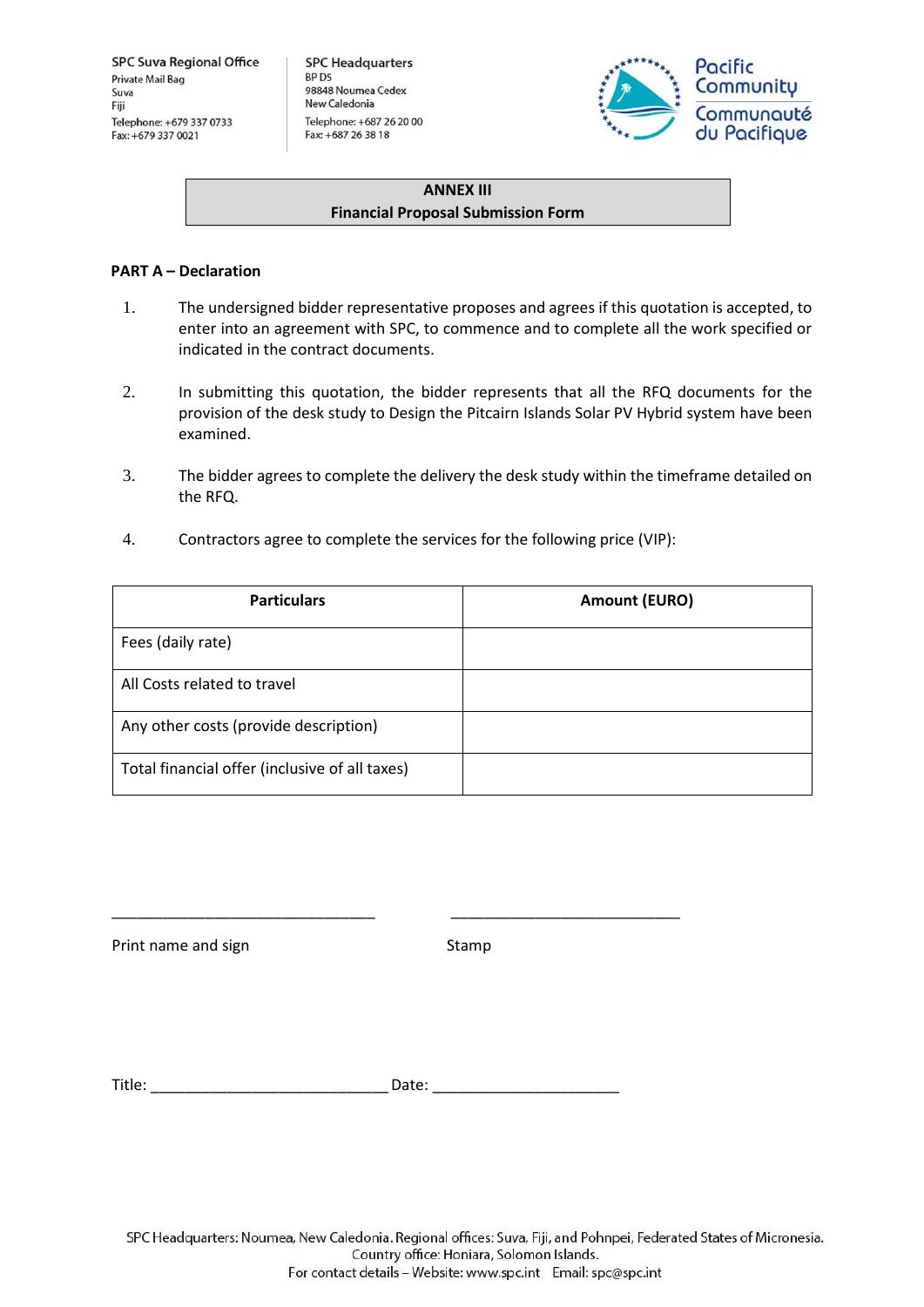**SPC Headquarters** BP<sub>D5</sub> 98848 Noumea Cedex New Caledonia Telephone: +687 26 20 00 Fax: +687 26 38 18



## **ANNEX IV**

#### **SPC GENERAL CONDITIONS OF CONTRACT FOR PROFESSIONAL SERVICES**

#### **1. LEGAL STATUS**

The Contractor has the legal status of an independent contractor. The Contractor's personnel and sub-contractors are not to be considered in any respect employees or agents of SPC.

#### **2. SOURCE OF INSTRUCTIONS**

The Contractor will only accept instructions from SPC in the performance of this contract. The Contractor will refrain from any action that may adversely affect SPC and will fulfil its commitments with the fullest regard to the interests of SPC.

#### **3. CONTRACTOR'S RESPONSIBILITY FOR EMPLOYEES**

The Contractor shall be responsible for the professional and technical competence of its employees and will select, for work under this contract, reliable individuals who will perform effectively in the implementation of this Contract, respect the local customs, and conform to a high standard of moral and ethical conduct.

The contractor shall not discriminate against any person because of race, medical condition, religious creed, ancestry, national origin, age, sex or handicap.

#### **4. SPECIFIED PERSONNEL**

The Contractor must ensure that the services are performed in accordance with this contract. Where personnel have been specified, they must provide those services. SPC may remove any personnel (including Specified Personnel) from work in respect of this Contract. If it does so, or if Specified Personnel are unable or unwilling to perform the contract, the Contractor will provide replacement personnel (acceptable to SPC) of suitable ability and qualifications at no additional cost and at the earliest opportunity.

#### **5. ASSIGNMENT**

The Contractor may not assign, transfer, pledge or make other disposition of this Contract or any part thereof, or any of the Contractor's rights, claims or obligations under this Contract except with the prior written consent of SPC.

#### **6. SUB-CONTRACTING**

In the event the Contractor requires the services of sub-contractors, the Contractor shall obtain the prior written approval and clearance of SPC for all sub-contractors. The approval of SPC of a sub-contractor shall not relieve the Contractor of any of its obligations under this Contract. The terms of any sub-contract shall be subject to and conform with the provisions of this Contract.

#### **7. OFFICIALS NOT TO BENEFIT**

The Contractor warrants that no official of SPC has received or will be offered by the Contractor any direct or indirect benefit arising from this Contract or the award thereof. The Contractor agrees that breach of this provision is a breach of an essential term of this Contract.

#### **8. INDEMNIFICATION**

The Contractor shall indemnify, hold and save harmless, and defend, at its own expense, SPC, its officials, agents, servants and employees from and against all suits, claims, demands, and liability of any nature or kind, including their costs and expenses, arising out of acts or omissions of the Contractor, or the Contractor's employees, officers, agents or subcontractors, in the performance of this Contract. This provision shall extend, inter alia, to claims and liability in the nature of workmen's compensation, products liability and liability arising out of the use of patented inventions or devices, copyrighted material or other intellectual property by the Contractor, its employees, officers, agents, servants or sub-contractors. The obligations under this Article do not lapse upon termination of this Contract.

#### **9. INSURANCE AND LIABILITIES TO THIRD PARTIES**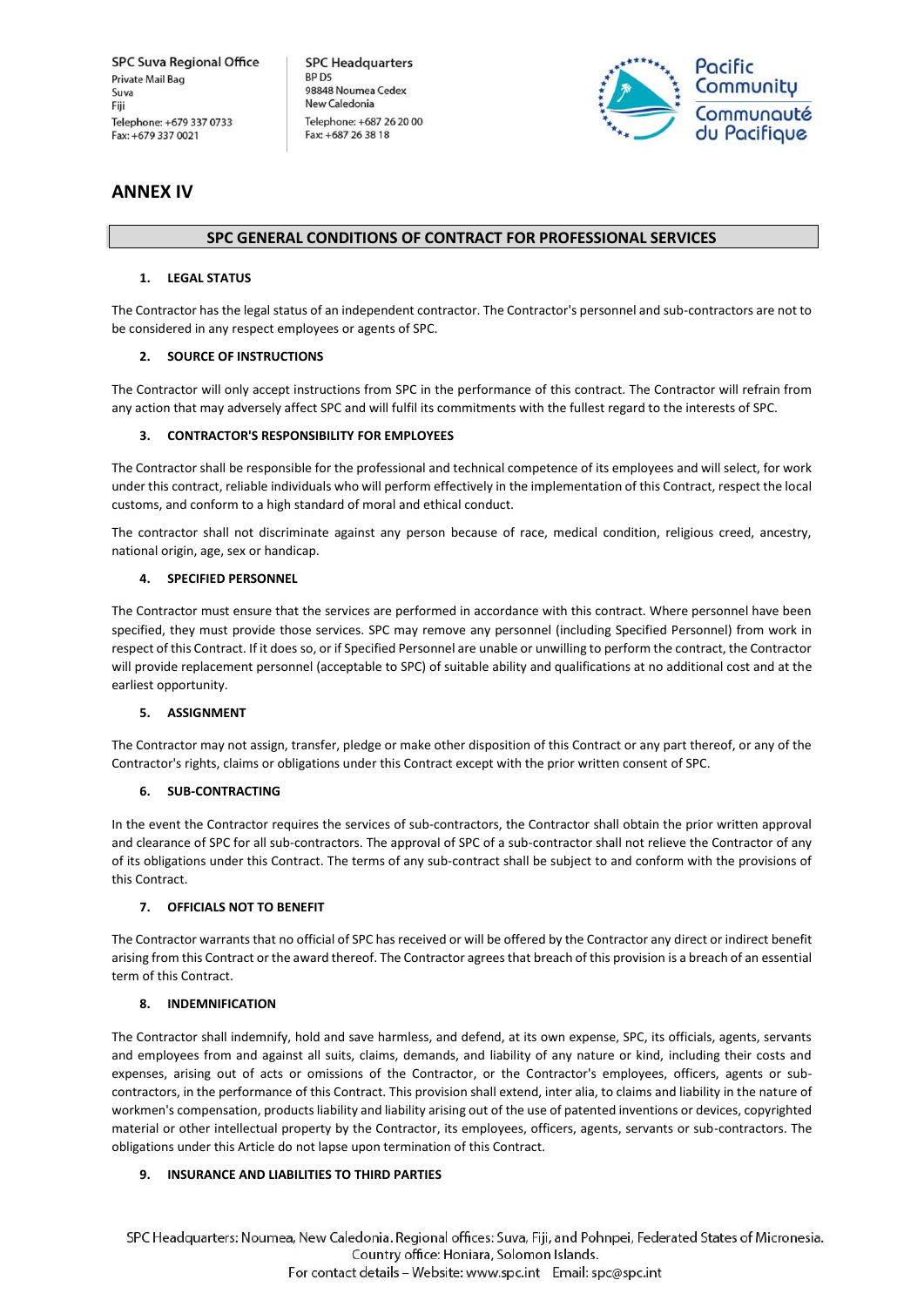**SPC Headquarters** BP<sub>D5</sub> 98848 Noumea Cedex New Caledonia Telephone: +687 26 20 00 Fax: +687 26 38 18



9.1The Contractor will hold insurance against all risks in respect of its employees, sub-contractors, property and equipment used for the execution of this Contract, including appropriate worker's compensation for personal injury or death.

9.2The Contractor will also hold liability insurance in an adequate amount to cover third party claims for any claims arising from or in connection with the provision of services under this contract.

9.3The Contractor shall, upon request, provide SPC with satisfactory evidence of insurance cover as required under this Article.

#### **10. ENCUMBRANCES/LIENS**

The Contractor shall not cause or permit any lien, attachment or other encumbrance by any person to be placed on file or to remain on file in any public office or on file with SPC against any monies due or to become due for any work done or materials furnished under this Contract, or by reason of any other claim or demand against the Contractor.

#### **11. TITLE TO EQUIPMENT**

Title to any equipment and supplies that may be provided by SPC rests with SPC. Such equipment shall be returned to SPC at the conclusion of this Contract or when no longer needed by the Contractor. On return, the equipment shall be in the same condition as when delivered to the Contractor, subject to normal wear and tear. The Contractor shall be liable to compensate SPC for equipment determined to be damaged or degraded beyond normal wear and tear.

#### **12. COPYRIGHT, PATENTS AND OTHER PROPRIETARY RIGHTS**

SPC is entitled to all intellectual property and other proprietary rights including but not limited to patents, copyrights, and trademarks, with regard to products, or documents and other materials which bear a direct relation to or are produced or prepared or collected in consequence of or in the course of the execution of this Contract. At SPC's request, the Contractor shall take all necessary steps, execute all necessary documents and generally assist in securing such proprietary rights and transferring them to SPC in compliance with the requirements of the applicable law. . In addition, the contractor must respect intellectual property related to traditional knowledge and other cultural heritage in the production of knowledge and use of images, patterns, and other cultural related products. Photos credits and permissions need to be provided to SPC, and in compliance with SPC Child Protection Policy, images of children and youth without the consent of their parents is forbidden.

#### **13. USE OF NAME, EMBLEM OR OFFICIAL SEAL OF SPC**

The Contractor shall not advertise or otherwise make public the fact that it is a Contractor with SPC, nor shall the Contractor, in any manner whatsoever use the name, emblem or official seal of SPC, or any abbreviation of the name of SPC in connection with its business or otherwise.

#### **14. CONFIDENTIAL NATURE OF DOCUMENTS AND INFORMATION**

14.1All maps, drawings, photographs, mosaics, plans, reports, recommendations, estimates, documents and all other data compiled by or received by the Contractor under this Contract shall be the property of SPC, shall be treated as confidential and shall be delivered only to SPC authorised officials on completion of work under this Contract.

14.2The Contractor may not communicate at any time to any other person, Government or authority external to SPC, any information known to it by reason of its association with SPC which has not been made public except with the authorisation of SPC; nor shall the Contractor at any time use such information to private advantage. These obligations do not lapse upon termination of this Contract.

#### **15. FORCE MAJEURE AND OTHER CHANGES IN CONDITIONS**

15.1Force majeure, as used in this Article, means acts of God, war (whether declared or not), invasion, revolution, insurrection, or other acts of a similar nature or force which are beyond the control of the Parties.

15.2In the event of and as soon as possible after the occurrence of any cause constituting force majeure, the Contractor shall give notice and full particulars in writing to SPC, of such occurrence or change if the Contractor is thereby rendered unable, wholly or in part, to perform its obligations and meet its responsibilities under this Contract. The Contractor shall also notify SPC of any other changes in conditions or the occurrence of any event which interferes or threatens to interfere with its performance of this Contract. The notice shall include steps proposed by the Contractor to be taken, including any reasonable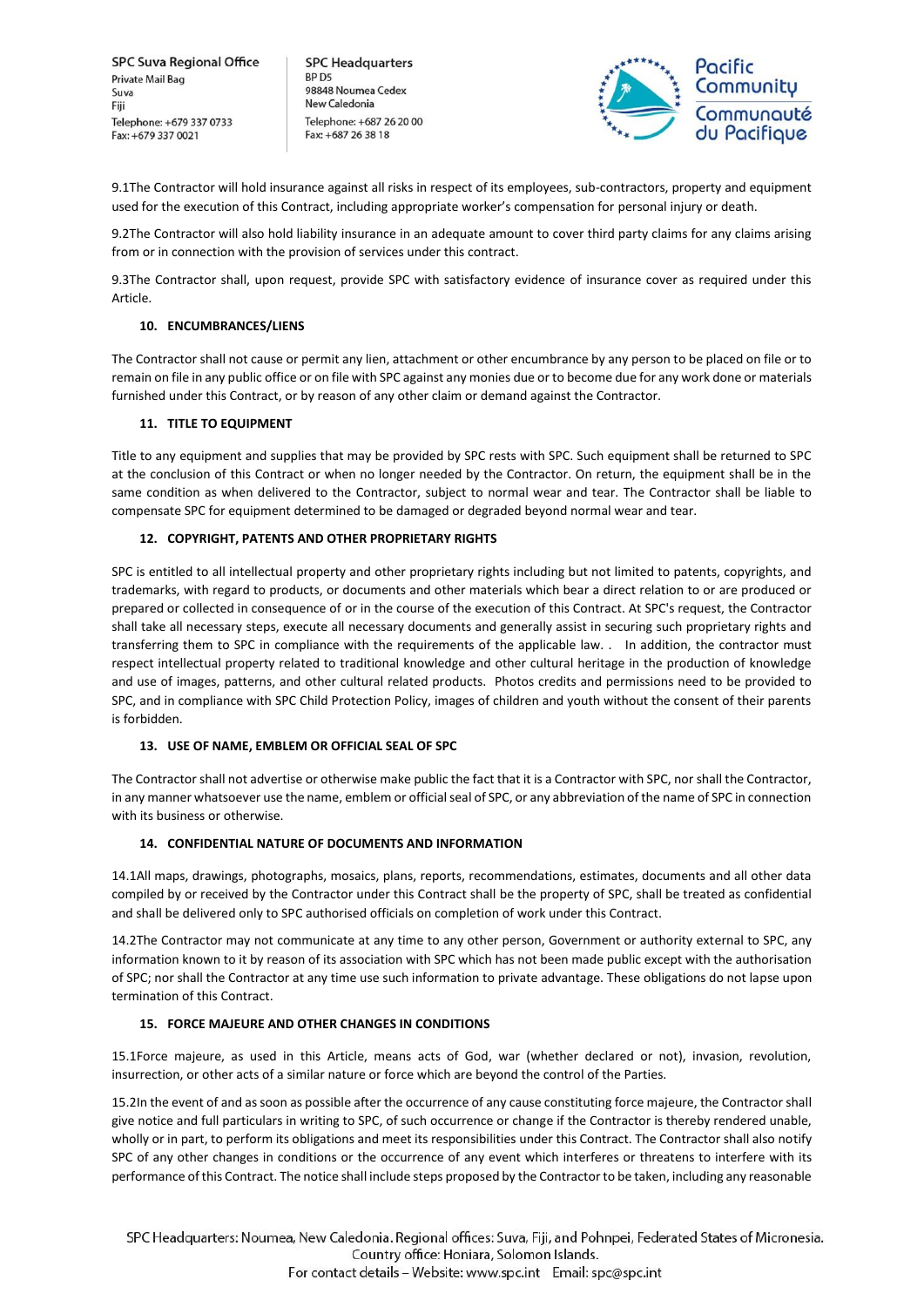**SPC Headquarters** BP<sub>D5</sub> 98848 Noumea Cedex New Caledonia Telephone: +687 26 20 00 Fax: +687 26 38 18



alternative means for performance that is not prevented by force majeure. On receipt of the notice required under this Article, SPC shall take such action as, in its sole discretion, it considers to be appropriate or necessary in the circumstances, including the granting to the Contractor of a reasonable extension of time in which to perform its obligations under this Contract.

15.3If the Contractor is rendered permanently unable, wholly or in part, by reason of force majeure to perform its obligations and meet its responsibilities under this Contract, SPC shall have the right to suspend or terminate this Contract on the same terms and conditions as are provided for in Article 16, "Termination", except that the period of notice shall be seven (7) days instead of thirty (30) days.

#### **16. TERMINATION**

1.1 Either party may terminate this contract for cause, in whole or in part, with thirty days' written notice to the other party. The initiation of arbitral proceedings in accordance with Article 17 "Settlement of Disputes" below shall not be deemed a termination of this Contract.

1.2 SPC reserves the right to terminate without cause this Contract, at any time with fifteen days written notice to the Contractor, in which case SPC shall reimburse the Contractor for all reasonable costs incurred by the Contractor prior to receipt of the notice of termination.

1.3 In the event of any termination by SPC under this Article, no payment shall be due from SPC to the Contractor except for work and services satisfactorily performed in conformity with the express terms of this Contract. The Contractor shall take immediate steps to terminate the work and services in a prompt and orderly manner and to minimise losses and further expenditure.

1.4 Should the Contractor be adjudged bankrupt, or be liquidated or become insolvent, or should the Contractor make an assignment for the benefit of its creditors, or should a receiver be appointed on account of the insolvency of the Contractor, SPC may, without prejudice to any other right or remedy it may have, terminate this Contract forthwith. The Contractor shall immediately inform SPC of the occurrence of any of the above events.

#### **17. SETTLEMENT OF DISPUTES**

17.1The Parties will use their best efforts to settle amicably any dispute, controversy or claim arising out of, or relating to this Contract or the breach, termination or invalidity thereof.

17.2If a dispute is not settled within sixty days of one Party notifying the other of a request for amicable settlement, the dispute can be referred by either Party to arbitration in accordance with the general principles of international law. The arbitration will be governed by the Arbitration Rules of the United Nations Commission on International Trade Law (UNCITRAL) as at present in force. The arbitral tribunal shall have no authority to award punitive damages. The Parties shall be bound by any arbitration award rendered as a result of such arbitration as the final adjudication of any such controversy, claim or dispute.

#### **18. PRIVILEGES AND IMMUNITIES**

Nothing in or relating to this Contract shall be deemed a waiver, express or implied, of any of the privileges and immunities of SPC, including its subsidiary organs.

#### **19. TAX EXEMPTION**

19.1Under the 'Host Country Agreement' with the Country hosting SPC Offices, SPC, being an International Organisation, is exempt from all direct taxes, except charges for public utility services, and is exempt from customs duties and charges of a similar nature in respect of articles imported or exported for its official use. In the event any governmental authority refuses to recognise SPC's exemption from such taxes, duties or charges, the Contractor shall immediately consult with SPC to determine a mutually acceptable procedure.

19.2Accordingly, the Contractor authorises SPC to deduct from the Contractor's invoice any amount representing such taxes, duties or charges, unless the Contractor has consulted with SPC before the payment thereof and SPC has, in each instance, specifically authorised the Contractor to pay such taxes, duties or charges under protest. In that event, the Contractor shall provide SPC with written evidence that payment of such taxes, duties or charges has been made and appropriately authorised.

#### **20. SOCIAL AND ENVIRONMENTAL RESPONSIBILITY**